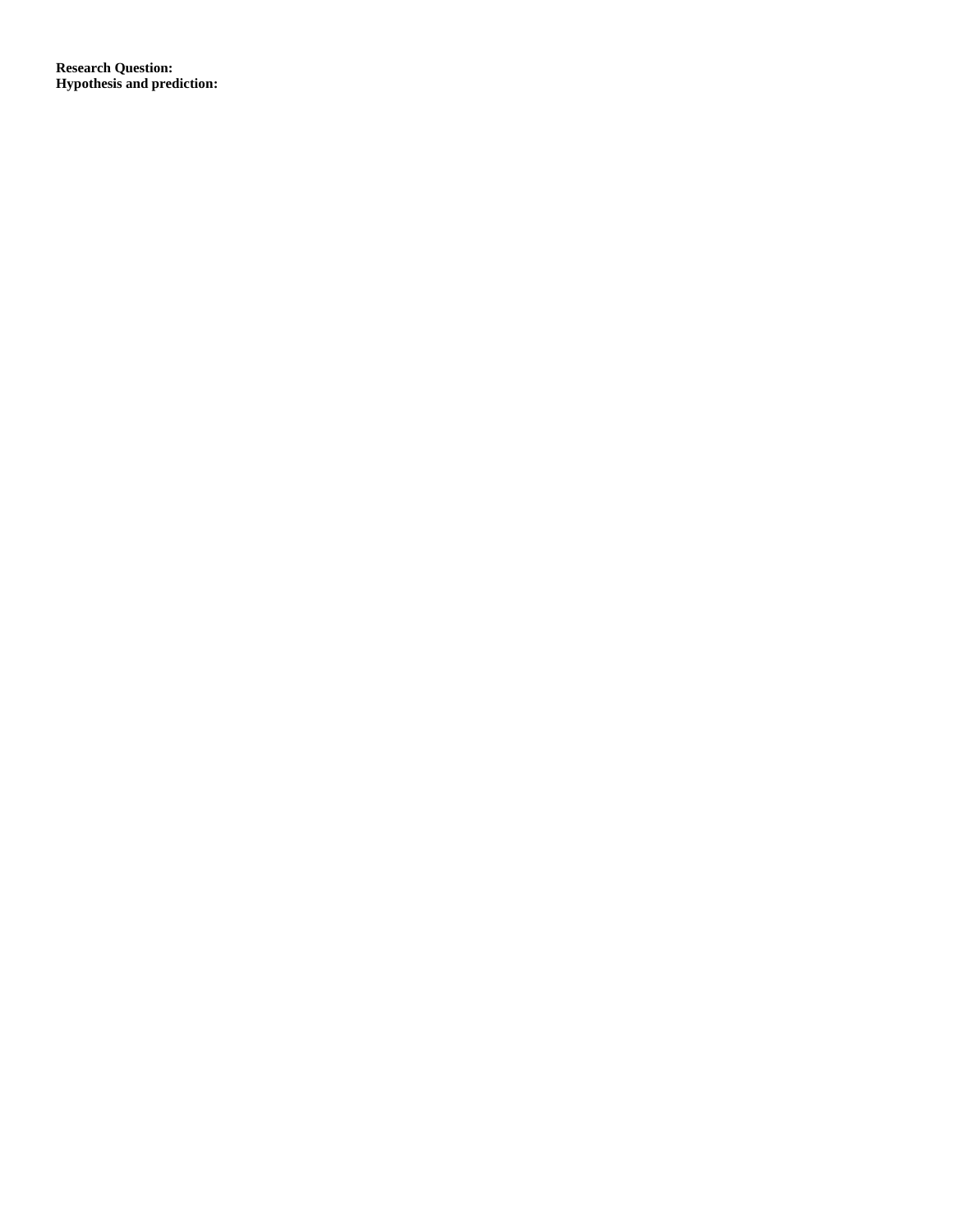|                        | <b>Present /Appropriate (P/A)= 0.5 pts</b><br><b>Present but Needs Improvement (NI) = 0.25 pts</b>                                                                                                                                                                                                                                                                                                               | <b>GRAPH1</b> |                |              | <b>GRAPH 2</b> |                |              |
|------------------------|------------------------------------------------------------------------------------------------------------------------------------------------------------------------------------------------------------------------------------------------------------------------------------------------------------------------------------------------------------------------------------------------------------------|---------------|----------------|--------------|----------------|----------------|--------------|
|                        | Unsatisfactory $(U)=0$ pts                                                                                                                                                                                                                                                                                                                                                                                       |               | N <sub>I</sub> | $\mathbf{U}$ | ${\bf P}$      | N <sub>I</sub> | $\mathbf{U}$ |
|                        | <b>Descriptive title</b><br>$P/A$ -Should be: a) in the form of a statement, b) mention the<br>subject, c) appropriate variables, and d) include relevant<br>details about the experiment that help understand the take<br>home message.<br>NI- If the title is missing any one of the four points<br>mentioned above.                                                                                           |               |                |              |                |                |              |
|                        | U-The graph does not have a title.<br>Label for the $X$ axis (e.g. time)                                                                                                                                                                                                                                                                                                                                         |               |                |              |                |                |              |
|                        | P/A- Should be appropriate and descriptive for the<br>$\bullet$<br>experiment. For graphs with categorical independent<br>variables, there needs to be a label under each set of data<br>and a larger label under all data plotted.<br>NI- If the label is missing any one of the points mentioned<br>above.                                                                                                     |               |                |              |                |                |              |
|                        | U-The graph does not have an x-axis label                                                                                                                                                                                                                                                                                                                                                                        |               |                |              |                |                |              |
|                        | Label for the Y axis (e.g. heart rate)<br>P/A- Should be appropriate and descriptive for the<br>experiment. If the data is manipulated (average, change,<br>percentage, etc.), then it should be indicated on the y axis.<br>NI- If the label is missing any one of the points mentioned<br>above.<br>U-The graph does not have a y-axis label                                                                   |               |                |              |                |                |              |
|                        | Units for the X axis (e.g. seconds)                                                                                                                                                                                                                                                                                                                                                                              |               |                |              |                |                |              |
| <b>Graph Mechanics</b> | P/A- Should be appropriate and descriptive for the data<br>displayed.<br>NI- If the units are not appropriate or descriptive.<br>U- The graph does not have units for the x-axis.                                                                                                                                                                                                                                |               |                |              |                |                |              |
|                        | Units for the Y axis (e.g. average beats per minute)<br>P/A- Should be appropriate and descriptive for the data<br>displayed.<br>NI- If the units are not appropriate or descriptive.<br>$U$ – The graph does not have units for the y-axis.                                                                                                                                                                     |               |                |              |                |                |              |
|                        | Scale (appropriate intervals and range for data)<br>P/A- Should be appropriate for the data displayed with<br>appropriate significant figures. If the scale is discontinuous<br>or doesn't start at the origin, it should be indicated by a<br>break in the axis.<br>NI- If the scale is not appropriate for the data and/or if the<br>scale does not indicate axis break.<br>U-The graph does not have a scale. |               |                |              |                |                |              |
|                        | Key (defines different data sets that are plotted)                                                                                                                                                                                                                                                                                                                                                               |               |                |              |                |                |              |
|                        | P/A- Should be appropriate and descriptive for the data<br>displayed. It should include: a) descriptions of different<br>colors (if applicable), b) the sample size and c) the number<br>of trials.<br>NI- If the key is not descriptive and does not indicate the<br>sample size.<br>U-A key is necessary but is not shown on the graph.                                                                        |               |                |              |                |                |              |
|                        | <b>Total Points for Mechanics:</b>                                                                                                                                                                                                                                                                                                                                                                               |               |                |              |                |                |              |
|                        | $/3.5$ pts                                                                                                                                                                                                                                                                                                                                                                                                       |               |                |              |                |                |              |